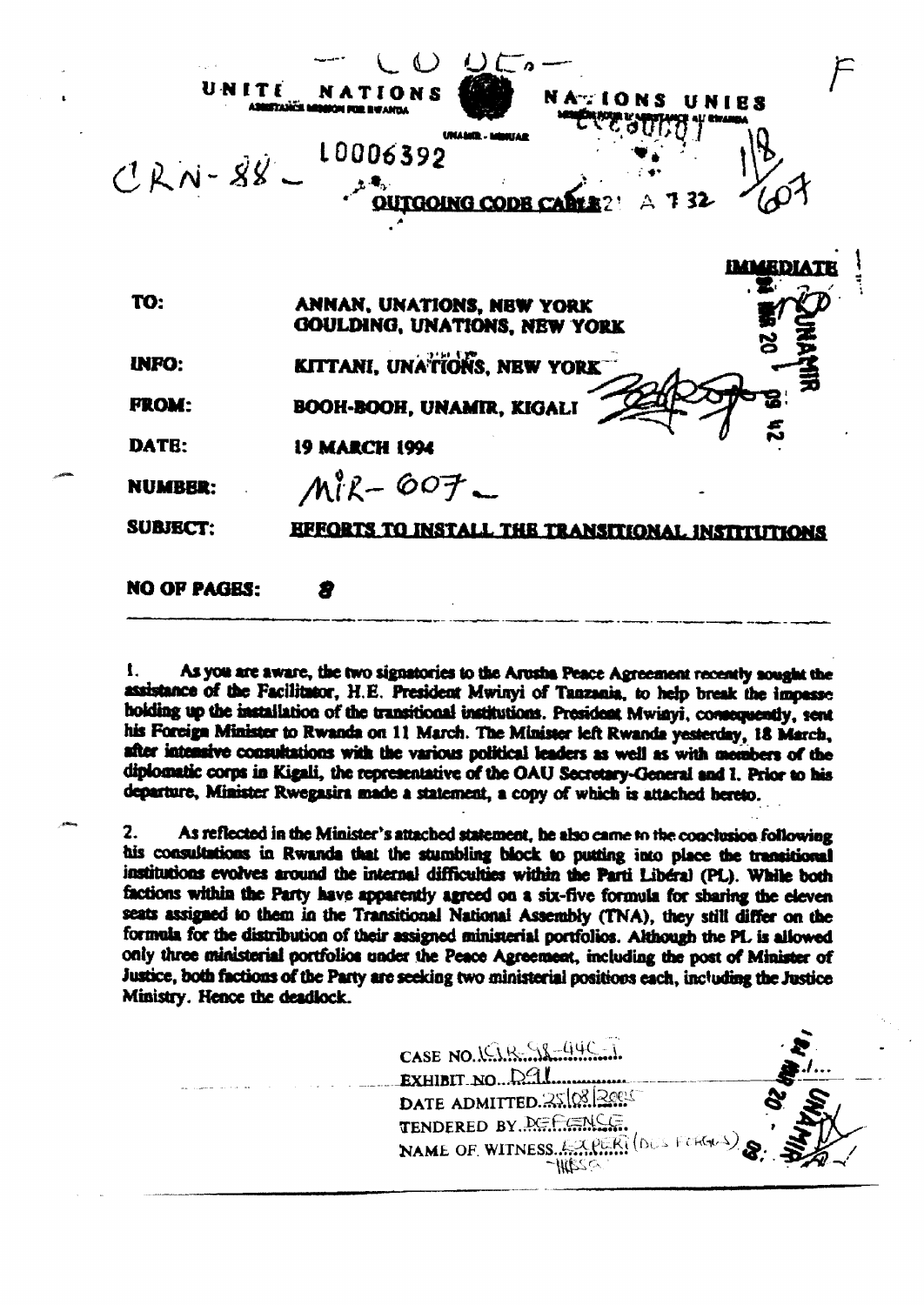$-100E$ 

The Tanzanian Foreign Minister stressed, on behalf of the Facilitator, that the  $3<sub>1</sub>$ power struggle within the PL was unacceptable as it had no legal basis within the framework of the Peace Agreement. The composition of the Broad-Based Transitional Government was within the prerogative of the Prime Minister Designate as long as he respected the lists of ministers submitted during consultations with the political forces concerned. The Minister further stated that the rejection by the Rwandese Patriotic Front (RPF) of the compromise reached within the PL on the sharing of the seats for parliament was both "irrelevant and illegal going by the Peace Agreement". The Minister emphasized overall that in the Facilitator's view all political leaders should strictly adhere to the terms of the Peace Agreement, with each political force exercising its mandate in constituting the TNA and the Prime Minister Designate exercising his prerogative in picking his cabinet.

 $\blacktriangle$ . Following the Tanzanian Foreign Minister's departure, the Prime Minister Designate yesterday evening addressed the nation over Radio Rwanda in the course of which he announced the proposed composition of his government (please see list attached). This evening, the Prime Minister of the current coalition government also announced the names of the deputies for the TNA. The government announced by the Prime Minister Designate includes the twenty-one ministerial portfolios provided for under the Peace Agreement. The numerical distribution among the putitical forces concerned is as follows:

MRND: 5 portfolios, RPF: 5 portfolios, MDR: 4 portfolios (including the post of Prime Minister), PSD: 3 portfolios, PL: 3 portfolios, PDC: 1 portfolio.

 $5.$ It is not clear if the Prime Minister Designate:

CENH3

L0006393

- a) informed President Habyarimana in advance of the announcement of the composition of the government:
- b) has the agreement of the two factions within the PL on the lists of names of ministers. In this connection, it is to be recalled that the two factions within the PL had each been seeking two of the three ministries assigned to the Party, including the Ministry of Justice. It is not clear at this point to which faction of the PL the Prime Minister Designate's choice of Justice Minister belongs.

6. In his radio address, the Prime Minister Designate indicated that consultations underway with a view to putting into place the transitional institutions should not go beyond 21 March. According to the Peace Agreement, the Prime Minister Designate shall, following his selection of candidates for the ministerial portfolios distributed among the various political forces, present them to the President of the Republic for appointment as well as to the TNA. Since the Prime Minister Designate has now announced the proposed composition of his government, it is to be expected therefore that, according to the Peace Agreement, he will submit the list of ministers to President Habyarimana. The President should normally perform the formality of appointing the ministers proposed by

 $\ldots$ l $\ldots$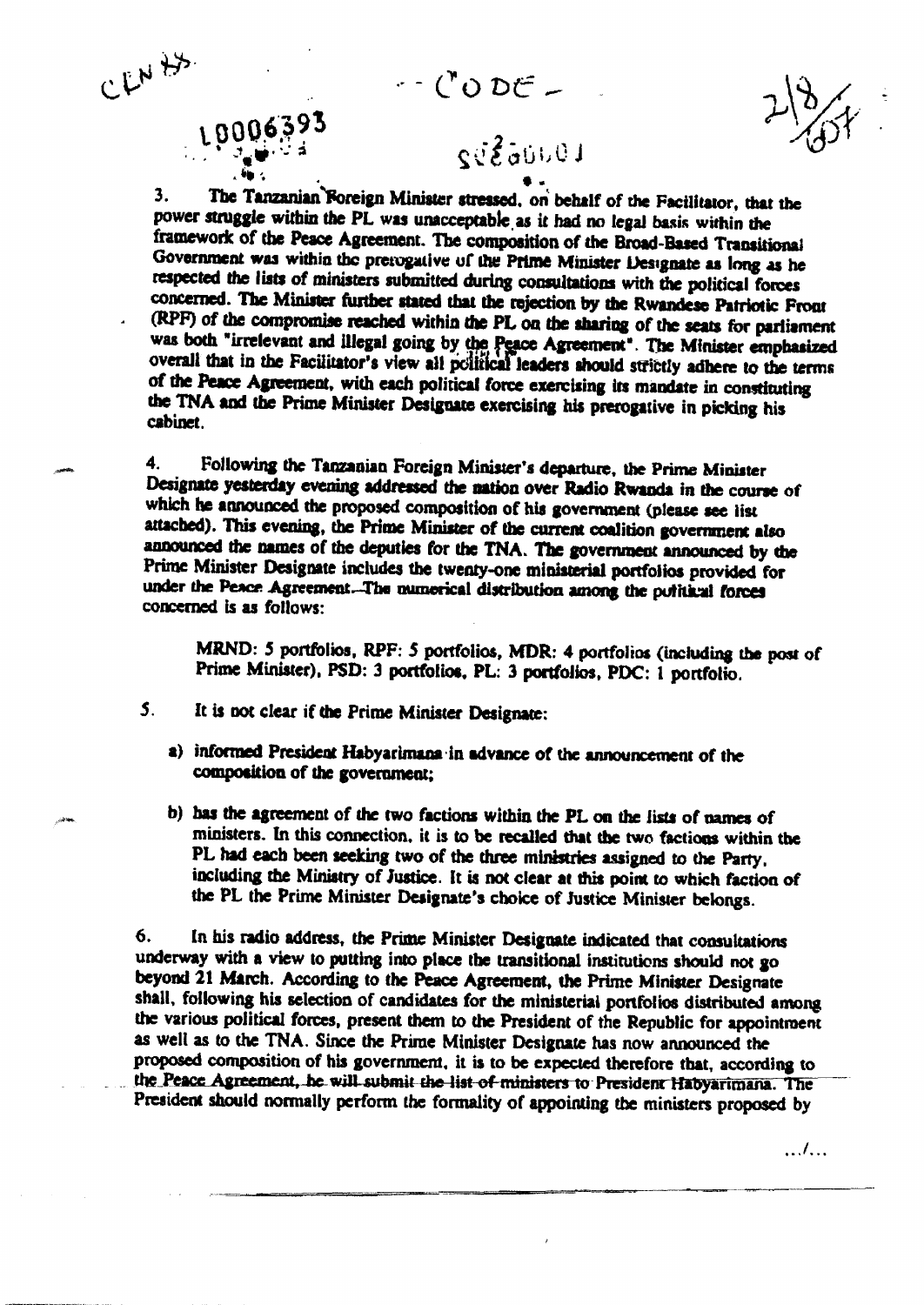$CFN - 38$ 

the Prime Minister Designate at the official installation ceremony of the BBTG. Similarly, the list of members of the TNA will be submitted to the President, who would preside over the first session of the TNA. Although the President should legally not interfere with the Prime Minister Designate's prerogative in selecting the members of his government or with the political forces' designation of their TNA members, this possibility cannot be ruled out completely. In that event, there could be a collision, especially if, as we now understand it, both the Prime Minister Designate and the RPF. as well as the current Prime Minister, appear determined to proceed with the installation of the BBTG and the TNA with or without the President.

CODE FIFEQU

Bearing that possibility in mind, we would have a number of concerns for which 7. we would like your guidance, including in particular the following:

- a) since the installation ceremonies would most likely take place at the CND complex where the RPF battalion for which we are providing security, is housed, what should UNAMIR's reaction be if there is a violent confrontation relating to the installation?
- b) should the Government and RPF, the two signatories to the Peace Agreement, decide to proceed with the installation ceremonies even if President Habyarimana objects, what should UNAMIR's position be if we are invited to attend and requested to provide security for participants at such ceremonies?
- c) as you are aware, under the Peace Agreement, the President of the Republic shall preside over the first session of the transitional parliament unless he is unable to do so, in which case, the President of the constitutional court shall preside. It is not clear whether the President of the Republic's refusal would constitute an inability to preside within the framework of the Agreement. If not, would it be legal for the President of the constitutional court to preside in place of the President of the Republic?

Members of the international community in Kigali, including the diplomatic corps 8. and representatives of international and intergovernmental organizations plan to meet on Monday, 21 March, to assess the situation and consider possible reactions to the latest developments. It may also be advisable for the Secretariat at headquarters to request the Ambassador of Rwanda at the UN to convey to the President Habyarimana our view that, in light of the latest political developments, there is a necessity for him to ensure the prompt and peaceful installation of the transitional institutions. Meanwhile, in our continuing consultations with the various political leaders, we are stressing the need for a peaceful and smooth installation ceremony. In this connection, I today appealed to President Habyarimana, through one of his close political associates, to meet with the Prime Minister Designate to ensure that the arrangements for the installation and the event itself proceed in a non-confrontational climate.

As usual, we shall keep you informed of relevant developments and look forward 9. to receiving your earliest possible reactions to our concerns above.

9. Regards.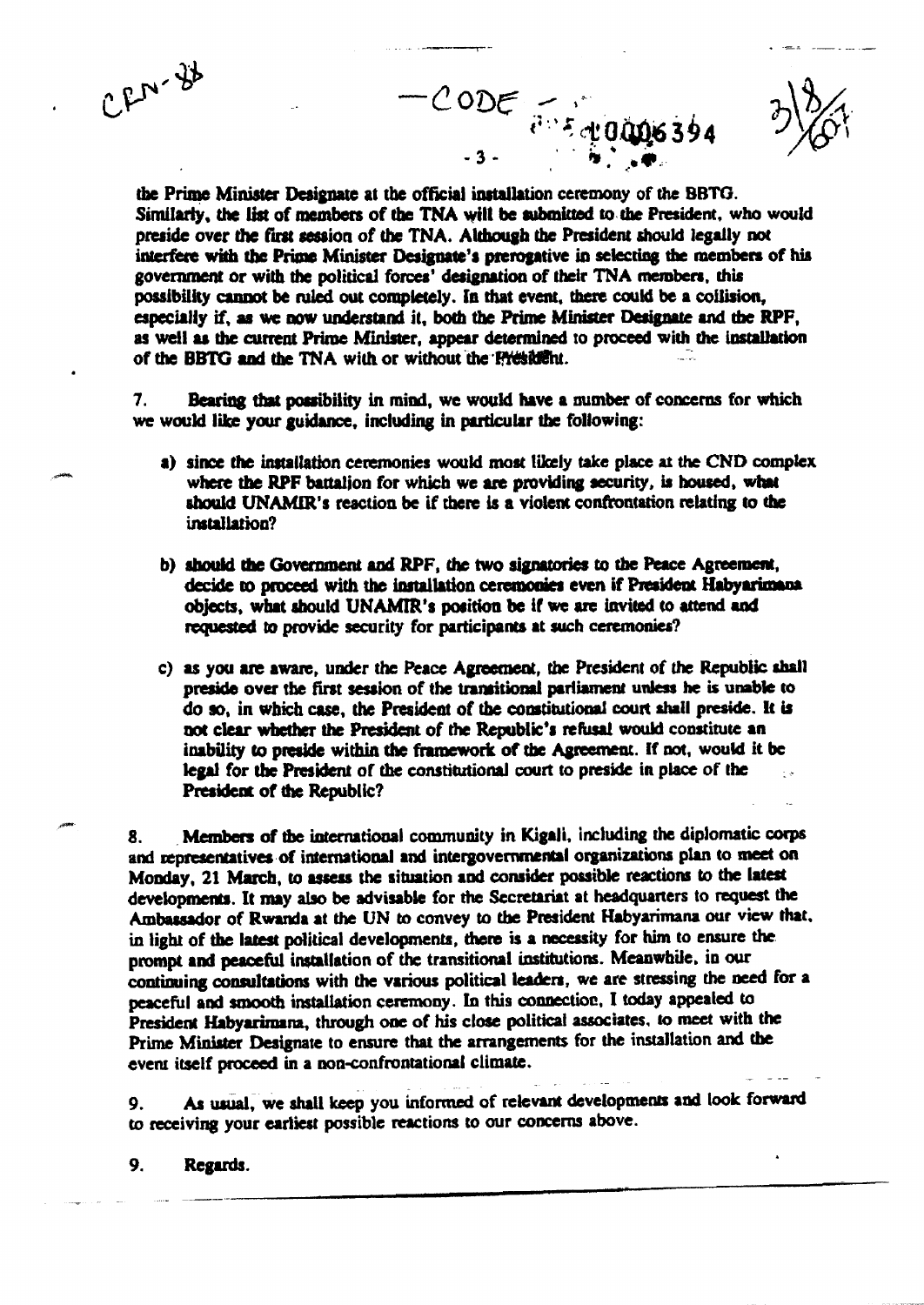## LIST OF MINISTERS ANNOUNCED FOR THE BROAD-BASED TRANSITIONAL GOVERNMENT

 $-CODE$ 

### Mouvement Républicain National pour la Démocratie et le Développement 1. (MRND)

**Augustin Bizimana Ferdinand Nahimana** 

 $4$   $8$   $6$  equation  $395$ 

, 2N-38

Prosper Mugiraneza **André Ntagerura** Mrs. Pauline Nyiramasuhuko

**Ministry of Defence** Ministry of Higher Education, Scientific **Research and Culture** Ministry of Public Service Ministry of Planning Ministry of Family Affairs and Promotion of the Status of Women

#### $\mathbf{2}$ . Front Patriotique Rwandale (FPR)

Pasteur Bizimungu

Mm. Kayumba Immaculée Seth Sendaniuma Jacques Bihozagara Dr. Joseph Karemeva

Ministry of Interior and Communal **Development** Ministry of Transport and Communications Ministry of Youth and Associative Movement Vice Prime Minister Ministry of Health!

#### $3.$ Mouvement Démocratique Républicain (MDR)

| Dismas Nsengiyaremyc       | Ministry of Foreign Affairs and Cooperation |
|----------------------------|---------------------------------------------|
| Boniface Ngulinzira        | Ministry of Information                     |
| Mrs. Agathe Uwilingiyimana | Ministry of Primary and Secondary Education |

#### 4. Parti Social Démocrate (PSD)

**Augustin Iyamuremve** Ministry of Public Works and Energy Frédéric Nzamurambiho Ministry of Agriculture Marc Rugenera Ministry of Finance

#### 5. Parti Libéral (PL)

**Justin Mugenzi** 

Aloys Niyoyita Landoald Ndasingwa

Ministry of Commerce, Industry and Cottage Industry Ministry of Justice Ministry of Labour and Social Affairs

#### 6. Parti Démocrate Chrétien (PDC)

Nayinzira Jean-Népo

Ministry of Environment and Tourism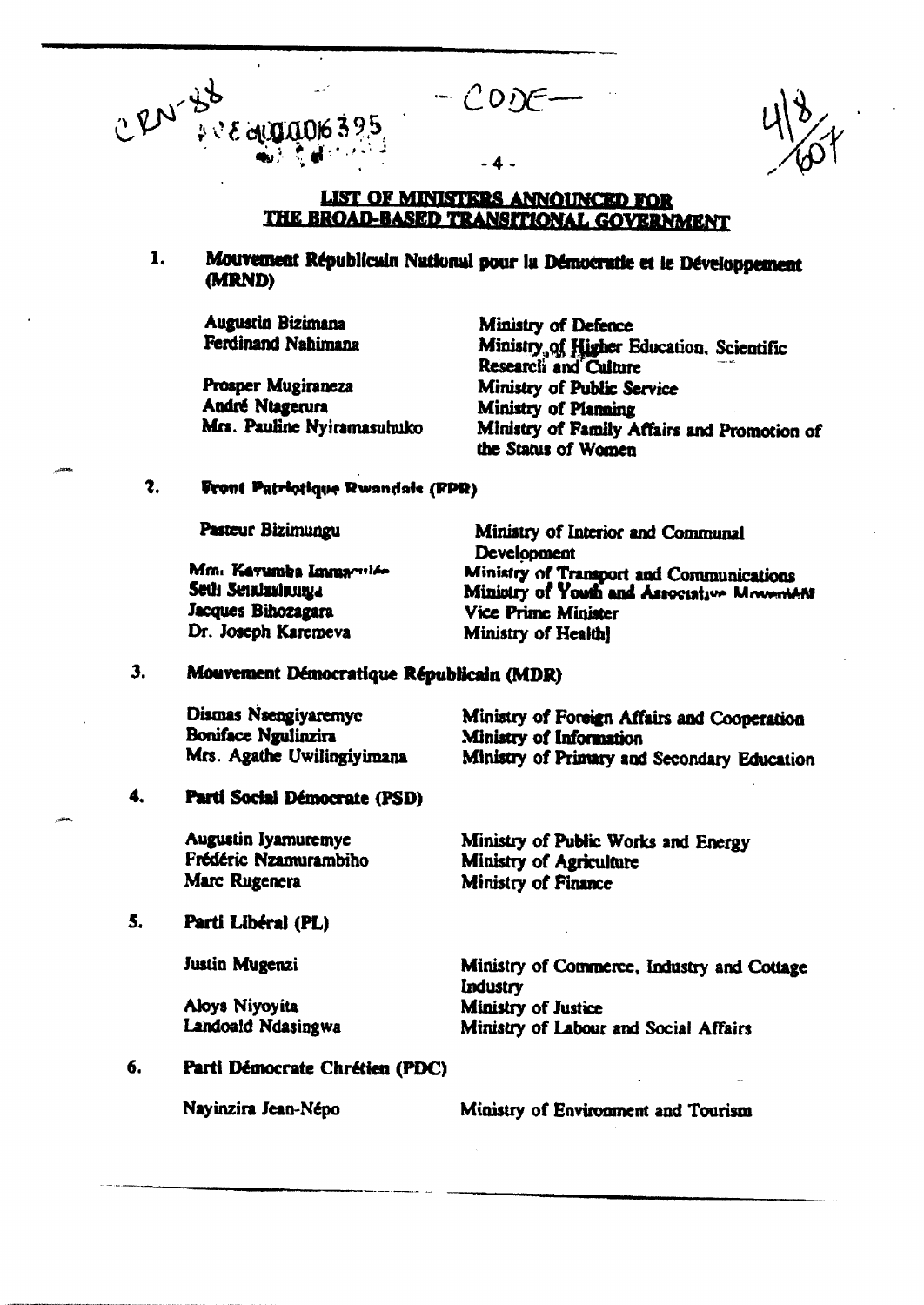

L0006396

On 4th March, a delegation of the RPF came to see the Facilitator to say that there were problems in the Implementation of the Arusha Peace Agreement, and sought the intervention of the Facilitator to resolve and allow for the **set** up  $of$ the Transitional Institutions. Similarly on 8th March the President of the Republic of Rwanda also came to Dar es Salaam to see the Facilitator and said that they were facing problems and therefore implementation of the Peace agreement had stalled. He also sought the intervention of the Facilitator.

The Facilitator had heard from various other sources that indeed there were problems, but had refrained from any intervention because as we all know supervision of the implementation of the Peace Agreement was placed under the United Nations. However, upon request by the two signatories of the Peace Agreement, the Facilitator felt under moral responsibility and legitimacy to try and help. It is for this reason , the Pacilitator saw the need to dispatch me to Kigali to see how we can jointly solve the problems and have the Institutions put into place.

I thought the best way to go about my assignment was to consult as largely as possible, first bilaterally or separately and if necessary collectively. In this context, since my arrival, I engaged in separate consultations. I have had very exhaustive consultations with all parties called upon to implement the Arusha Peace Agreement, even to the extent of consulting with what is now commonly known here as tendencies.

More specifically, I met the president of the Republic twice, I met the current prime Minister twice. I met the RPF Leadership at Mulindi, I met the Prime Minister Designate twice, I met the leadership of other political forces including MRND,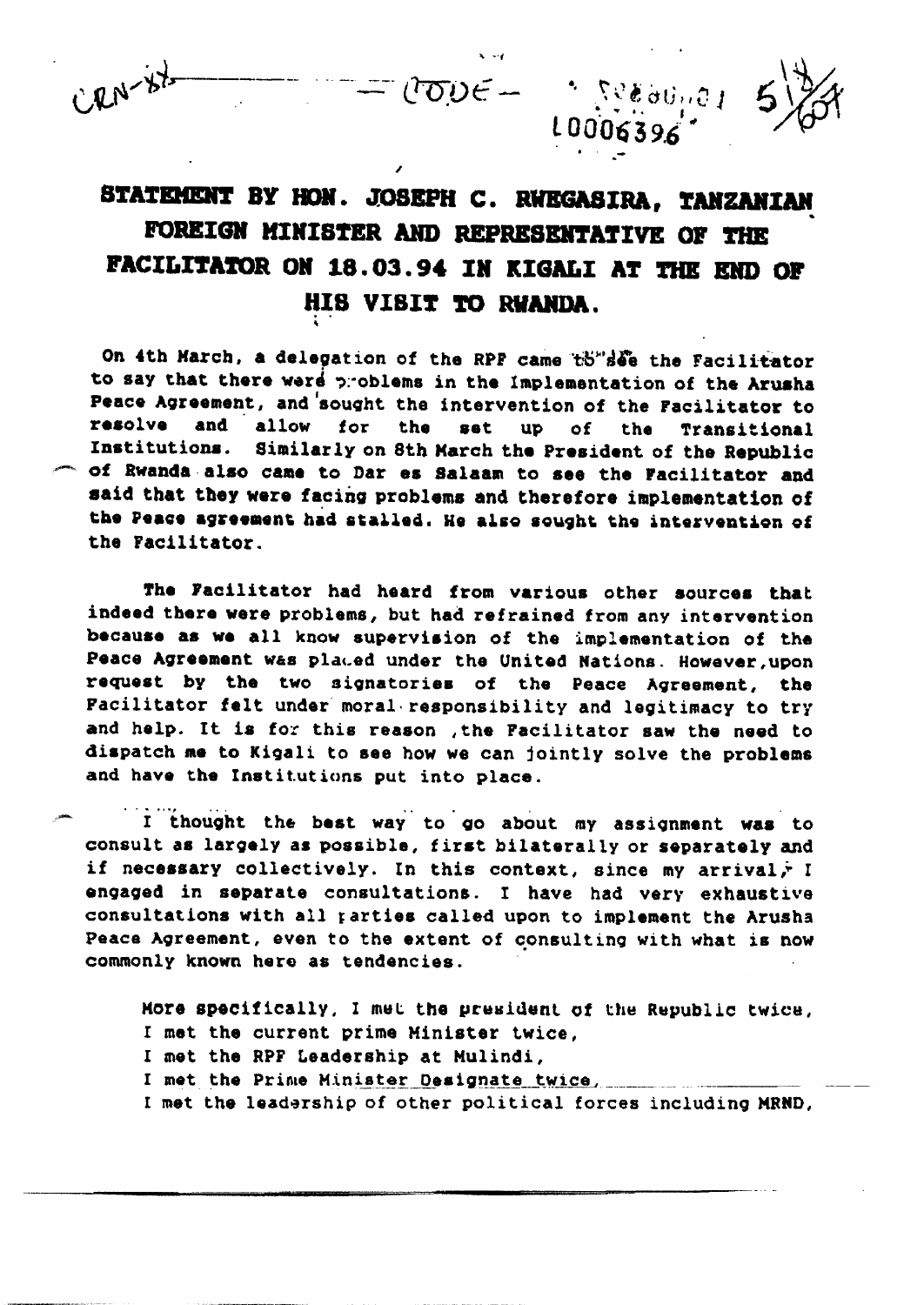Cen-22

MDR, PSD, PDC and both "tendencies" of PL.

 $\text{LOOOS397} \cdot \text{CODE}$ 

o. Chall Ul

I also had occasion to meet some members of the international Community and the leadership of the Catholic and protestant Churches in Rwanda.

Let me point out that, the second round of consultations were basically held to see't agreement and consensus on the opportunity of holding a collective consultations of the above.

If I were to make a rundown of my report to the Facilitator at this juncture, I would say the above consultations were very useful, frank and sincere. I learnt many aspects the Facilitator was not aware of in so much detail. I received explanations and reasons for certain positions and even managed to get useful suggestions on how we should proceed.

I am extremely grateful to the President of the Republic Government leaders, political forces, the Special Representative of the United Nations Escretary General, the OAU Representative in Rwanda, members of the Diplomatic Corps without forgetting the entire people of Rwanda; for the unreserved support they have extended to me. It is out of these consultations and contributions that I thought a collective consultation of all political forces to enable me to complete my assignment was necessary. Unfortunately this latter part of consultation has not succeeded because three parties did not take part in the meeting for the purpose, namely MRND, Mugenzi tendency of the PL and the representative of the Presidency.

Now allow me to briefly, share With you how the curront problem is perceived according to the above consultations. It is a shared opinion of all with whom I consulted that the only remaining stumbling block to the putting into place of the Transitional Institutions evolves on the difficulties within the PL party. Earlier there was a problem with the list of deputies but later on a compromise was reached to share the 11 deputies on a 6/5 formula between Mr. Ndasingwa and Mr. Mugenzi "Tendencies" respectively. During my consultations with the leadership of the two tendencies they both repeated to me that their agreement on this sharing formula still holds. It is true, however, that both Mugenzi and

 $\mathbf{z}$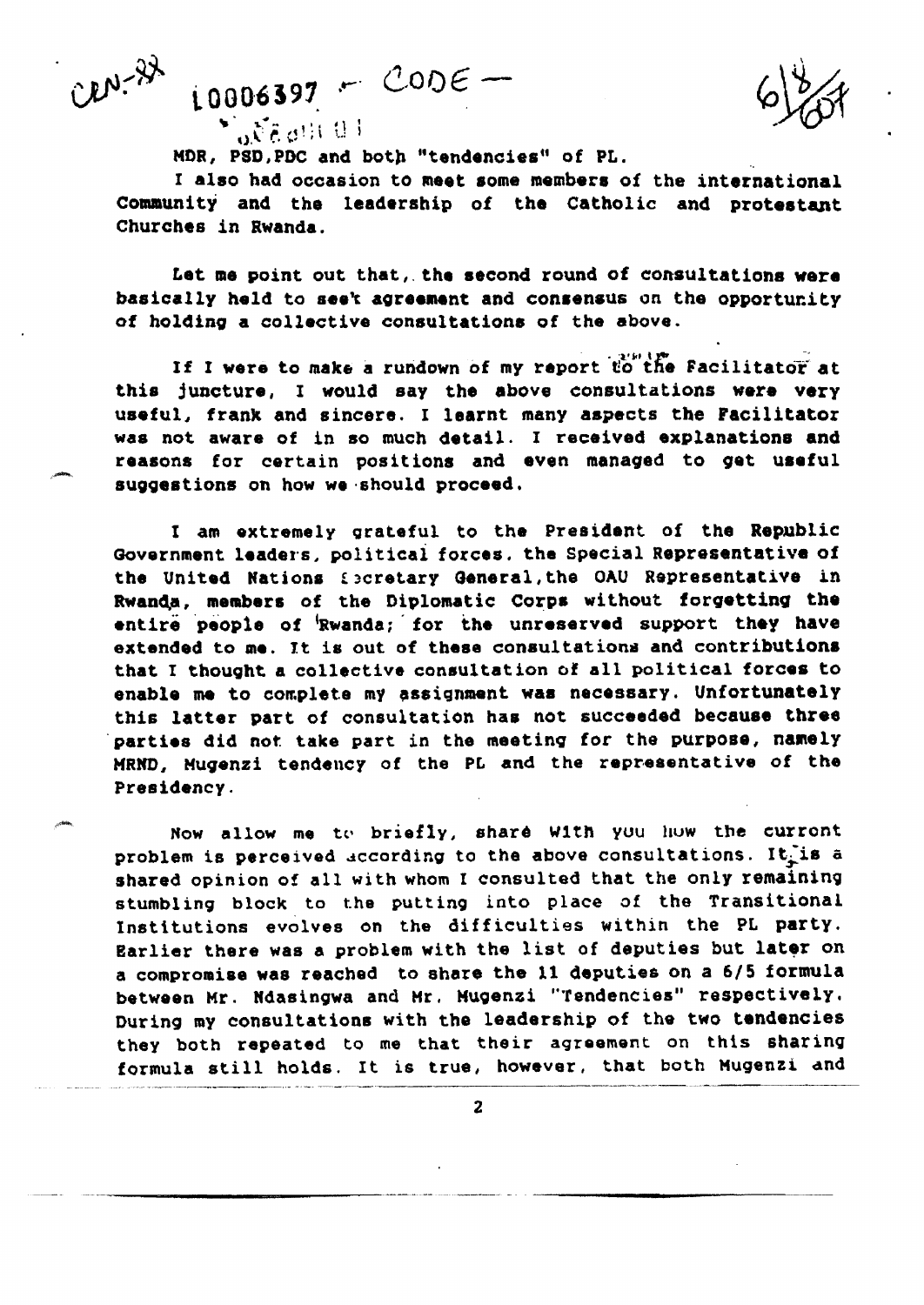$CODE - \frac{10006398}{10006398}$ 

# **QUEGHILD 1**

atoa erro

 $28 - 11$ 

Ndasingwa demand two ministerial portfolios to go with the formula and both of them want of necessity the Justice portfolio. It is the strong opinion of the Pacilitator that such linkage has no legal . basis and, therefore, not acceptable. This is exactly what I told the leadership of the two tendencies. Moreover, according to the provisions of the Peace Agreement this amounts to encroachment on the prerogatives of the Prime Minister Designate.

Connected to this Problem, is RPF rejection of the sharing formula under the contention that it was arrived at under duress during the meeting of 27th February, 1994. The RPF contends that they have moral authority to question compromise reached following alleged intimidation and coercion; especially when the compromise was reached at the meeting of 25th and 27th Pebruary whereat they did not take part, as opposed to the different compromise reached at the earlier meeting of 18th February in which they participated. The RPF also believes that the linkage with the cabinet has a background which must be considered.

It is the opinion of the Facilitator that not only that the linkage is irrelevant and illegal going by the Peace Agreement, but also finds the RPF contention not acceptable especially when the leadership of the PL party insist they have reached compromise amicably for the interest of their party, and early setting up of the Institutions despite earlier positions to the contrary.

Allow me also to emphasise that the opinion of the Facilitator is based on the belief that all players should strictly adhere to the mandate prescribed to him/her by different articles of the Peace Agreement. Le. each political force exercise their mandate in constituting the National Assembly and the Prime Minister Designate exercise his prerogative in picking up his cabinet as long as he respects the lists given to him during consultation with the Political forces.

As I mentioned earlier the Facilitator is aware of various meetings and consultations held at various levels to try and bring about a speedy installation of the Transitional Institutions. These meetings were held within the spirit of negotiating a

 $\mathbf{3}$